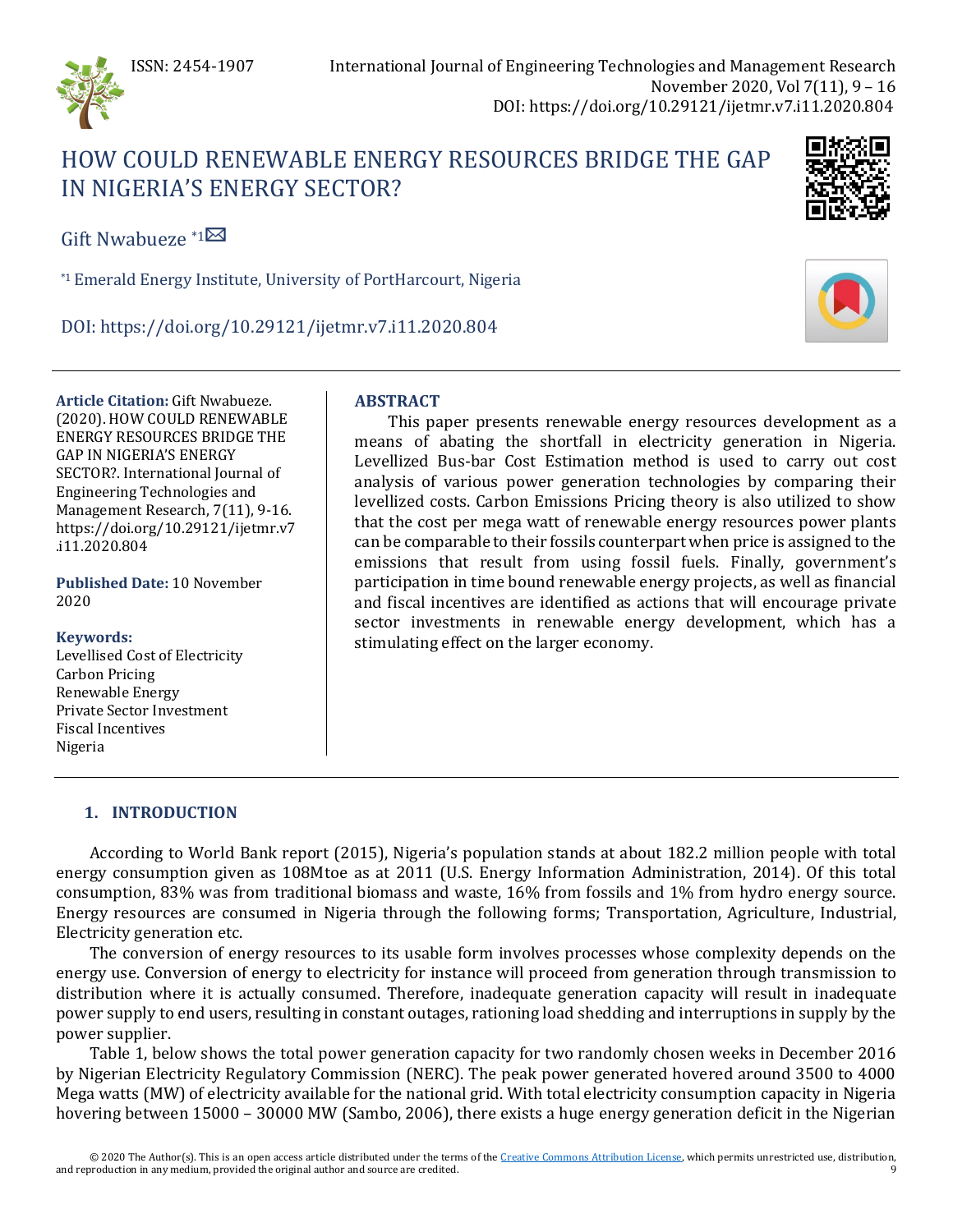electricity supply market, thereby entrusting consumers with the job of generating more than 60% of their electricity needs through more expensive and unsustainable private sources.

| $\frac{1}{2}$                       |                   |                   |  |  |
|-------------------------------------|-------------------|-------------------|--|--|
| Weekly Energy Watch (December 2016) | Last Week Average | This Week average |  |  |
| <b>Energy Generated (MWh)</b>       | 83692             | 73718             |  |  |
| Energy Sent Out (MWh)               | 82404             | 72641             |  |  |
| Peak (MW)                           | 3927              | 3456              |  |  |
| Off-Peak (MW)                       | 2926              | 2384              |  |  |
| Spinning Reserve (MW)               | 19                | 16                |  |  |
| Constrained (MW)                    | 3258              | 3868              |  |  |
| Units (Available)                   | 83                | 79                |  |  |
| Units (On Bars                      | 44                | 37                |  |  |

**Table 1:** NERC Weekly Energy Watch for December 2016

Source: NERC website

The objective of this paper is to examine how renewable energy sources could bridge the gap in the Nigerian energy sector by providing alternative and additional power generation capacity to address the shortfall in power supply.

The scope of this paper is limited the use of renewable energy resources for electricity generation within the Nigerian energy industry. Other challenges facing the Nigerian power sector such as lack of adequate transmission and distribution infrastructure, inadequate metering, tariffs issues etc, will not be treated in this paper.

The approach to this work is to describe different renewable energy sources and show how these renewable resources plants are used for power generation. Also, because of the problem of intermittency associated with renewable energy electricity generation, renewable supplies alone may not be able to provide reliable electricity supplies all through the required period and will require additional generation plants within the power system, usually from non renewable resources. This paper further shows how renewable resources power plants can be combined with non-renewable energy resources power plants in a power system to result in optimum capacity utilization. Furthermore, the economical viability of renewable energy resources power plant will be proven by considering economics of electricity generation and the cost of carbon emissions.

## **1.1. LITERATURE REVIEW**

This section presents a brief background of renewable energy resources and the potential for harnessing these resources in Nigeria and a review of some previous works and papers presented on the subject of renewable energy and its applications.

According to Gosh and Prelas (2009), Energy can be defined as the ability to perform work or generate heat. Energy resources must first be converted to usable forms such as mechanical, electrical or heat energy for it to impact positively on a people. They can be categorized as renewable and non renewable sources. A non renewable source is that which is not replaced continuously or undergoes very slow replacement process. Examples are fossils (petroleum, natural gas and coal), uranium and thorium while renewable sources can be replaced continuously within a very short time. Examples are solar energy, hydro and biomass. Renewable energy sources are derived directly or indirectly from the sun and possess the ability to provide additional generation capacity which is clean energy with zero emissions and environmental impacts and its development boosts economic activities around where it is located. Renewables Global Status Report (2007) identifies the most common renewable energy sources in Nigeria as Hydro and Biomass, with Wind and Solar only being deployed at a minute scale.

# **HYDRO ENERGY**

Hydro power plant converts the kinetic energy of falling water such as waterfalls, dams or river to generate electricity. The kinetic energy is first converted to mechanical energy by turning a turbine blade and this is in turn converted to electricity through a generator. Hydro power source have been identified to be the highest source of power generation worldwide among all the renewable energy sources by Gauss and Prelas (2009), and has a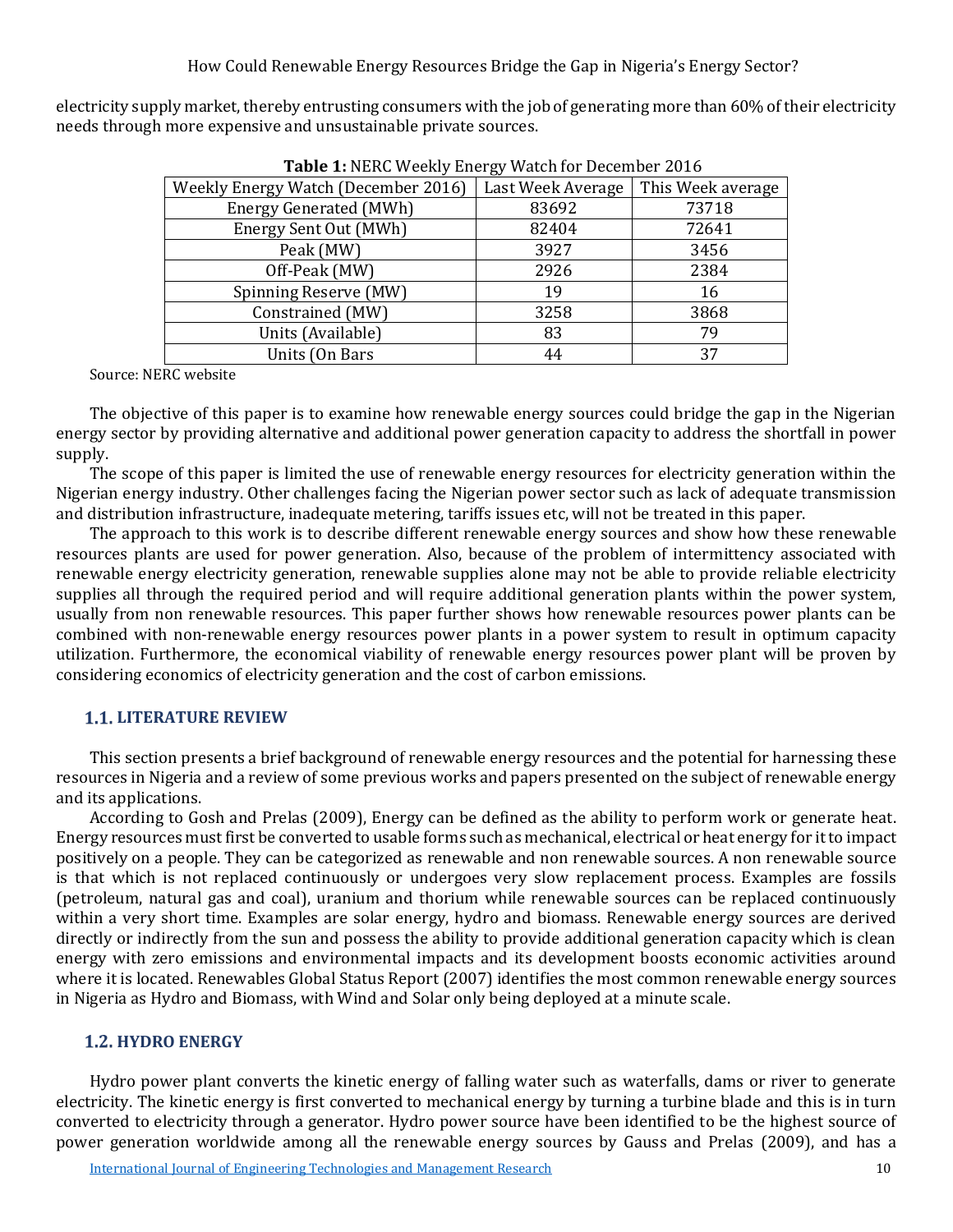#### Gift Nwabueze

worldwide growth rate of 1.6% annually, contributing 406 billion KWh of electricity between 1994 and 2004. In Nigeria, Kainji was the first hydro power station and was built in 1968 with a capacity of 760 MW and later expanded to 1150 MW. Jebba and Shiroro were built in 1984 and 1990 with and installed capacity of 570 MW and 600 MW respectively (Zarma, 2006). Also, according to World Bank sources, compared to about 38% of total electricity generated in 1999 in Nigeria, hydropower sources accounted for 22% of total electricity power generated in 2011. Meanwhile, electricity generation from natural gas source grew from 52% in 1999 to 63% in 2011 (Trading economics, 2017). This implies that hydropower was the main source of electricity generation during the early years of Nigeria's independence but was then neglected since the 1990s and more attention was paid to thermal power plants.

#### **1.3. SOLAR ENERGY**

This is basically energy derived from the sun. Solar panels are made of PV cells which when in contact with light from the sun, particles (photons) containing energy constantly strike the P-N junction area of the cell and are absorbed. These photons (carrying energy from the sun) enough energy for the electrons to overcome the potential barrier of the electric field created in the junction and flows across the junction to power electrical appliances. Although solar power plants may require higher initial cost and larger space for its installation, in the long run it becomes cheap due to its very low maintenance cost. Nigeria has a very large land mass and that takes care of the space constraint with this technology. Other advantages include noiseless operation and zero emissions to the environment. Nigeria has not really tapped into the great potentials it possesses with solar power. From NIMET's info sheet, Nigeria possess an average annual daily sunshine of 6.25 hours and a daily solar radiation of about 3.5KWm2/day in the coastal areas with about 7.0KWm2/day in the northern boundary. Also, with about 4909.212KWh of energy from the sun, which is equivalent to about 1.082 million tonnes of oil, Nigeria can produce about 4000 times and 13000 times the energy produced from the daily production of crude oil and gas respectively. It is also estimated that when one percent of Nigeria's land area is covered with a solar technology of five percent efficiency, about 333,480MW of electricity may be produced at about 26% capacity factor. This electricity generation capacity will be more than enough for the country up to 2050, and that will conveniently provide 11% - 13% economic growth as envisioned in vision 20:20:20 (Globe Power Services limited, 2016).

#### **BIOMASS AND BIOFUEL**

Biomass involves vegetation from plants, trees, stems, weeds and waste and they present diverse opportunities for countries of the world to generate heat, electricity and for transportation. While biofuel is used for transportation, biopower is used for electricity generation. Although biomass contributes nearly 1067 Mtoe of worldwide energy use, only about 2% of that is used for electricity generation (Gauss and Prelas, 2009). Also, according to International Energy Agency reports, sub-Saharan Africa is the largest consumer of biomass (about 86% of world use) but this is mainly used for cooking and heating. In India, about 302 MW of electricity has been generated from biomass through various projects (MNRE, 2009). Diji (2013) splits the technology for converting biomass to electricity as either through dedicated use of biomass (direct combustion or gasification) or by co-firing biomass with fossils plant.

## **WIND ENERGY**

A Wind turbine is used to convert kinetic energy from the wind into mechanical energy which is in turn converted into electrical energy. A wind farm is a collection of wind turbines in the same location for the generation of electricity in large quantity. Because wind flow is not always steady and consistent just like solar energy, several technologies are applied to store the excess energy during high winds. The UK research center reviewed several studies on wind and other renewable and concluded that intermittency is not a challenge to renewable energy development. On grid wind turbine can add to the total grid transmission while off grid turbines can be used to provide electricity for remote locations and rural dwellers. Nigeria as a country has not tapped into its huge potential for wind energy but other countries are benefiting from this natural resource to develop very clean energy. New analysis of figures from Carbon Brief has shown that the UK generated more electricity from wind than it did from coal during 2016 and CO2 emission in the same year fell by around 20%.

[International Journal of Engineering Technologies and Management Research](https://www.granthaalayahpublication.org/ijetmr-ojms/index.php/ijetmr) 11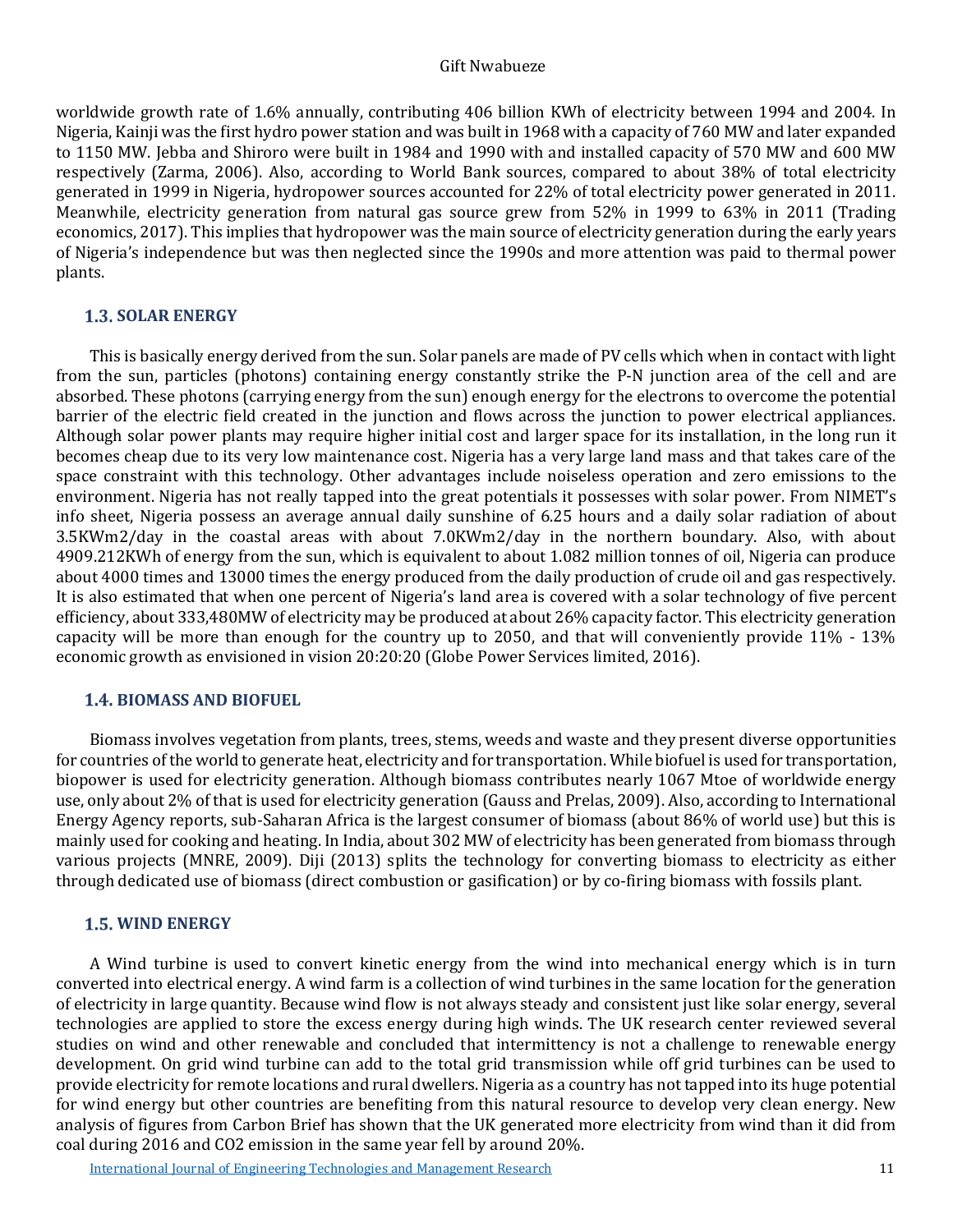How Could Renewable Energy Resources Bridge the Gap in Nigeria's Energy Sector?

Also, in 2009, wind energy provided 71 billion KWh of electricity which was about 1.8% of the total US electricity generation. Similarly, Denmark which is 9th in the world ranking for wind generated electricity generates 20% of its electricity from wind (Gauss and Prelas, 2011). Wind farms should be located at the top of hills, shorelines or open plains. These locations have less wind interference and noise disturbance to consumers.

## *MERIT ORDER DISPATCHING*

Merit order provides a form of ranking of electrical energy generation sources according to the order of their cost. The ranking is done such that plants with lower marginal costs are first powered on before the plants with higher marginal cost. Because of the problem of intermittency of supply, renewable energy power plants do not follow normal merit order dispatch pattern. They have to be dispatched as soon as they are produced. But because renewable plants have the lowest marginal costs (zero fuel cost), they tend to reduce the overall price of the tariffs to be paid for by the electricity consumers. According Frank et al (2007), the introduction of Renewables plant in Germany's power system led to more than 10% reduction in the cost of electricity to consumers.

## **1.7. SCREENING CURVE ANALYSIS**

This is a plot of levellized cost on the vertical axis versus capacity factor on the horizontal axis.

The approach is to plot the screening curves for different power plants and based on the steepness of the plot, the right choice of power plant for a given type of load can be chosen. Crossover point shows the capacity factor at which the Levellized cost of operating both plants become equal. Screening curve can be plotted with Load duration curve to give a way to achieve a mix of power generation plants within a power system for optimal performance. By determining the levellized cost and average capacity factor, screening curve can show the capacity utilization at which the seemingly higher levellized cost for renewable sources powered plants becomes equal to the levellized cost for fossil powered plants.

## **EMPIRICAL REVIEW**

Simonyan and Fasina (2013), in their paper titled "Biomass resources and Bioenergy potentials in Nigeria", estimated that Nigeria has the ability to produce 2.01 EJ (49.97Mtoe) of energy derived from 168 million tons of agricultural wastes in one year. They stated that these residues which are currently being mostly burnt-off could be harnessed to enhance energy supply in Nigeria. They further identified the different sources of biomass in Nigeria as agricultural crops residue, aquatic weeds, algae, urban wastes, animal wastes and forest resources and concluded that the conversion of biomass to energy will be of great benefit to the country given the huge biomass resources available and urged the federal government to include biomass development to the ongoing renewable energy programs and policies.

Zarma (2006) identified the huge hydro potential in Nigeria as indicated by large rivers, small rivers and multiple river basins being developed and that these rivers are distributed all over the country. He identified over 278 unexploited small hydro sites with potential amounting to about 734.3 MW. The paper which aimed to elucidate the possible contribution of small hydro development to the energy sector, concluded by explaining all the implicit and explicit benefits of developing small hydro sources such as improved availability and quality of power supply, industrial and economic development, clean power development, economic growth and employment, public services, accessibility, benefits for women and improved quality of life.

Finally, In his paper titled "Economics of Renewable energy", Heal (2009) Identified four major factors that affects the development of renewable energy sources as Oil price, Carbon prices, Cost of capital and Regulatory regime. Because renewable energy projects would normally require large fixed cost, low or no variable cost and low marginal cost, huge capital requirement is an impediment. He stated that cost comparison between fossils and renewable sources is best done in terms of average cost. Also, by considering cost of fuel and cost of carbon which applies to fossils, estimating average cost as Levellized Social Cost of Electricity (LSCOE) is imperative. Finally, he concluded that the intermittency of supply for wind and solar resources resulting in a very low capacity factor limits the markets in which wind and solar can compete in, thereby making a case for carbon capture technologies in coal fired plant and nuclear fired plants.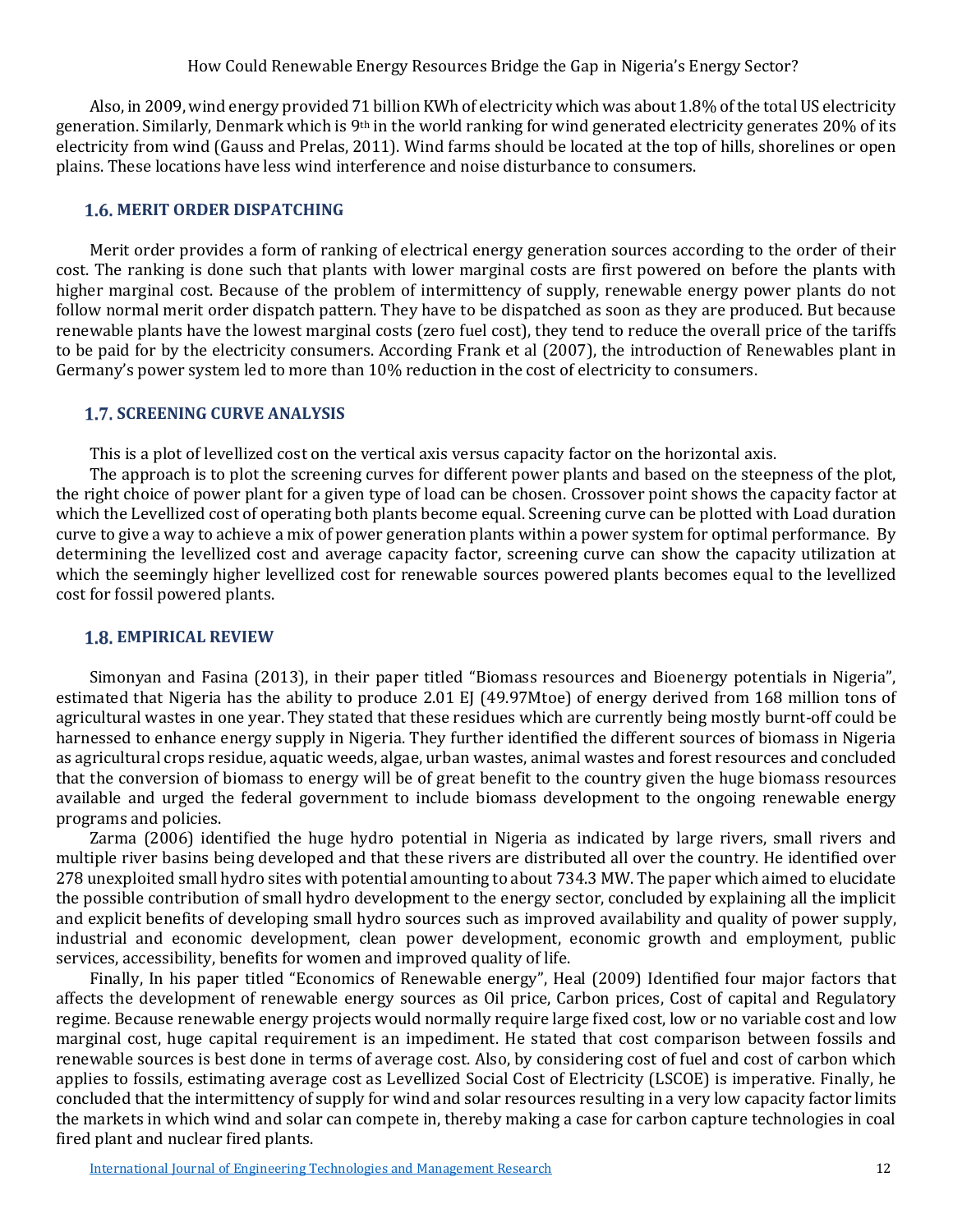# **2. MATERIALS AND METHOD**

This section analyzes the economics of electricity generation, in order to highlight the cost associated with using each energy source. The idea behind this analysis is to prove the economic viability of renewable energy technologies and show how to best select the right combination of power generation technologies in order to most effectively utilize renewable energy resources in solving Nigeria's power sector challenge. It also considers the social cost of carbon emissions as an additional cost to the use of fossils plant which further reduces the difference between the cost of operating renewable energy power plant and fossils power plant.

# **METHODOLOGY**

Because electricity generation projects are highly capital intensive, a proper cost analysis is required to determine which technology is required for electric power generation within a given power system. Subhes (2011) highlights two methods of carrying out this analysis; the levellized bus-bar cost method and the screening curve analysis method.

## **Levellized bus-bar cost**

This is done by expressing different annual cost estimate as a single constant value. Because power plants are designed to operate for several years, the present value is taken into consideration.

 $\text{Ie}$   $\text{PV} = \text{A} \times \text{PVF}$ 

Where;  $PV \rightarrow$  Present value,  $A \rightarrow$  Present annual cost and  $PVF \rightarrow Present value factor$ .

Therefore;

Levelized cost LC = PV x CRF. (CRF  $\rightarrow$  Capital recovery factor; which is obtained from available standard CRF table).

The calculations are carried out for all fuel cost, operation cost and maintenance cost. The total owning cost is divided by the annual electricity generation per year to arrive at the unit cost of the electricity technology. Table 2 shows the levellized cost for different electricity generation plants as researched by EPRI (2009), higher levellized cost is noticed for renewable energy sources compared to their non-renewable counterparts. Some suggested solutions to this cost constraint are highlighted in the 'Discussions' section of this chapter.

|                                       | $\frac{1}{2}$ and $\frac{1}{2}$ are $\frac{1}{2}$ and $\frac{1}{2}$ are $\frac{1}{2}$ and $\frac{1}{2}$ and $\frac{1}{2}$ and $\frac{1}{2}$ and $\frac{1}{2}$ are $\frac{1}{2}$ |                             |  |  |
|---------------------------------------|---------------------------------------------------------------------------------------------------------------------------------------------------------------------------------|-----------------------------|--|--|
| <b>Technology Description</b>         | Cost in 2015 (2008 constant                                                                                                                                                     | Cost in 2025 (2008 constant |  |  |
|                                       | MWh                                                                                                                                                                             | \$/MWh                      |  |  |
| Super critical pulverized coal        | 66                                                                                                                                                                              | 86-101                      |  |  |
| Integrated gasification combine cycle | 71                                                                                                                                                                              | 78-92                       |  |  |
| Combustion turbine combined cycle     | 74-89                                                                                                                                                                           | 67-81                       |  |  |
| Nuclear                               | 84                                                                                                                                                                              | 74                          |  |  |
| Wind                                  | 99                                                                                                                                                                              | 82                          |  |  |
| Biomass circulating fluidised bed     | 77-90                                                                                                                                                                           | 77                          |  |  |
| Solar thermal trough                  | 225-290                                                                                                                                                                         | 225-290                     |  |  |
| Solar PV                              | 456                                                                                                                                                                             | 456                         |  |  |

**Table 2:** Levellized cost of electricity generation from different sources

Source Subhes (2011)

# **COST OF CO2 EMISSION**

[International Journal of Engineering Technologies and Management Research](https://www.granthaalayahpublication.org/ijetmr-ojms/index.php/ijetmr) 13 World Bank program on pricing carbon identifies two main ways of pricing carbon; Emissions trading scheme and Carbon taxes. In emissions trading scheme, industries with low carbon emissions are allowed to sell the extra allowance to industries that exceed a capped emission value. By creating demand and supply for the emissions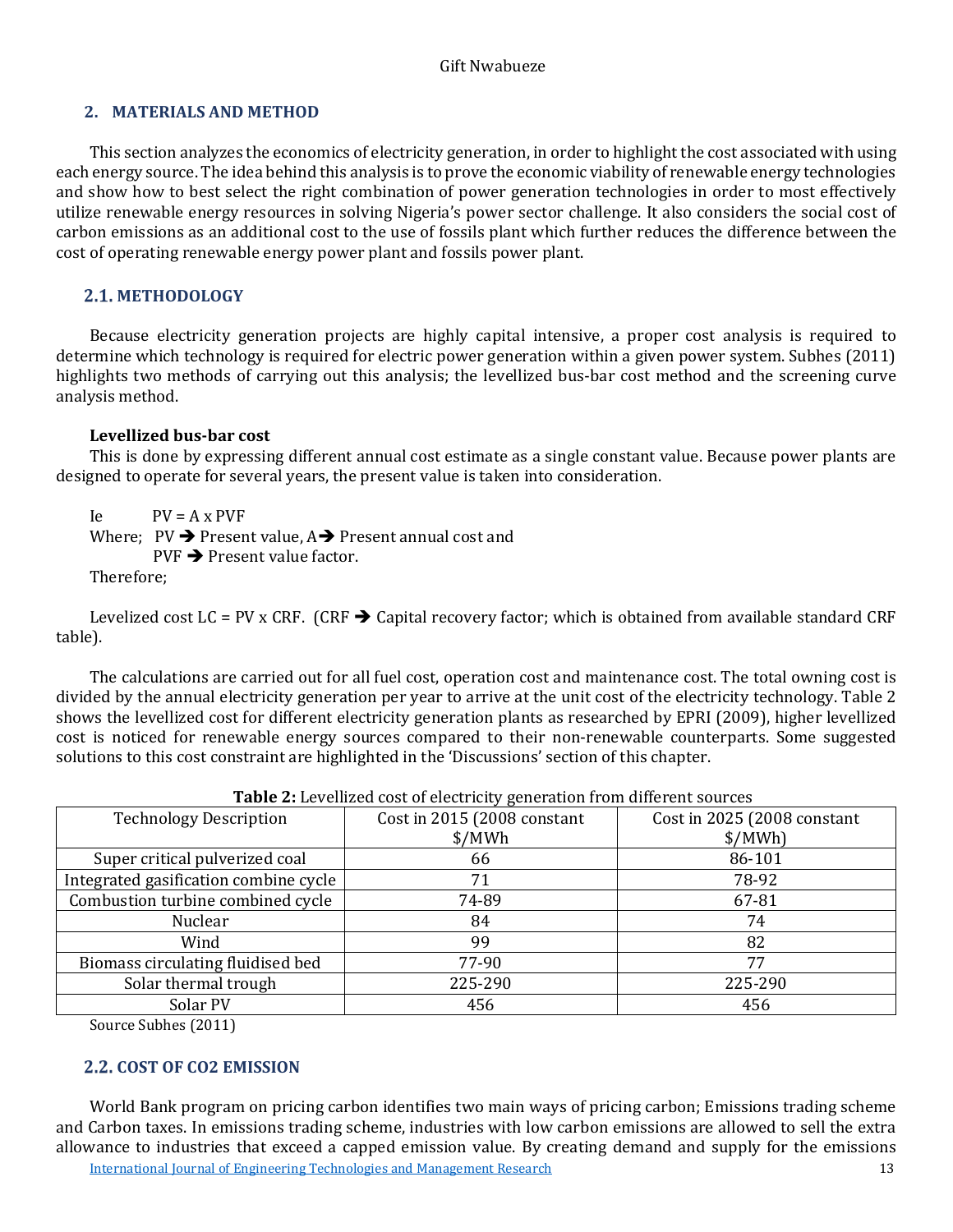allowance, a price is set for carbon emissions. Carbon tax method on the other hand prices carbon by setting a tax rate based on the carbon content of fossil fuels. Other more advanced ways of pricing carbon are through fuel taxes, fuel subsidy removal, and through regulations that incorporate a social cost of carbon. The table below shows Social Cost of Carbon estimates as agreed for the UK policy analysis.

| TUDIC DI DOCINI CODI OI CHI DOII CDIMINICI |      |      |  |  |
|--------------------------------------------|------|------|--|--|
| SCC Estimates - Year of Emission           |      |      |  |  |
| Existing UK SCC (Pounds/tC                 | 2020 | 2030 |  |  |
| Low                                        | 55   | 65   |  |  |
| Central                                    | 90   | 100  |  |  |
| High                                       | 160  | 170  |  |  |

**Table 3:** Social cost of carbon estimate.

Source: Paul Watkiss Associates, UK.

# **3. RESULT AND DISCUSSION**

An analysis of figures from LCOE table (Table 2) shows that in 2025,<br>
• Levellized cost for coal =  $$101 / MWh$ 

- Levellized cost for coal
- Levellized cost for solar PV = \$ 456/ MWh

Also, from Table 3, the social cost of carbon for the year 2025 can be estimated as 95 pounds/ tonnage of carbon (using the central estimate)

- Assuming an exchange rate of 1 British pounds = 1.242 U.S. dollars
- The estimate for Social Cost of Carbon (central) =  $95 \times 1.242 = $118/tC$
- Also, assuming an Emission factor = 0.000744 metric tons CO2/KWh of electricity (US EPA, 2017).
	- The Social cost of Carbon per MW =  $0.000744$  X 1000 X 118 = \$83 /MW

Hence new design cost for the Coal power plant becomes  $101 + 88 = $189/MW$ .

# **3.1. DISCUSSION**

From the result above, by considering the social cost of emissions, there is an additional \$83/MW for the fossils plant and this is for CO2 emissions only not considering other gases and compounds that are also emitted while using fossils plants. Also note that this result is arrived at by using Solar PV plant which from Table 2, has the highest levellized cost. Cost analysis using other renewable energy technologies resulted in reduced levellized cost estimates and by considering the cost of carbon for such technologies investments in renewables becomes even more viable. For instance, IRENA working paper series (2012) puts the levellized cost for large and small hydro power plants at a maximum of 190 and 270 USD per MW respectively, indicating a closer match to the 184 USD per MW cost for Coal power plant in the result above.

Also, with accurate weather forecasts and the right technologies, the problem of intermittency and lower capacity utilization is being curtailed to an appreciable extent. Renewable energy resources power plant in the world today possesses inherent ability to guarantee reduction in CO2 emissions, guarantee security of energy supply and improved access to the resource. Other spill over benefits such as employment opportunities generation (due to its decentralized nature) and reduced dependence on fossils (thereby reducing fossils prices) also supports the clamor for renewable energy development.

# **4. CONCLUSIONS AND RECOMMENDATIONS**

In Nigeria today, the present energy shortage drives the point that there is need for increased generation capacity and renewable energy sources presents a means of achieving this aim. Renewable energy sources will bridge the gap in the Nigerian energy sector by adding clean and cost-effective electrical power generation to the current generation capacity in order to meet the base load demand and subsequently the peak demand.

[International Journal of Engineering Technologies and Management Research](https://www.granthaalayahpublication.org/ijetmr-ojms/index.php/ijetmr) 14 The planned hydro power plant construction in Mambilla plateau with a generation capacity of 3050MW in Gembu, Taraba state has the potential to reduce the current supply gap if completed. Government needs to show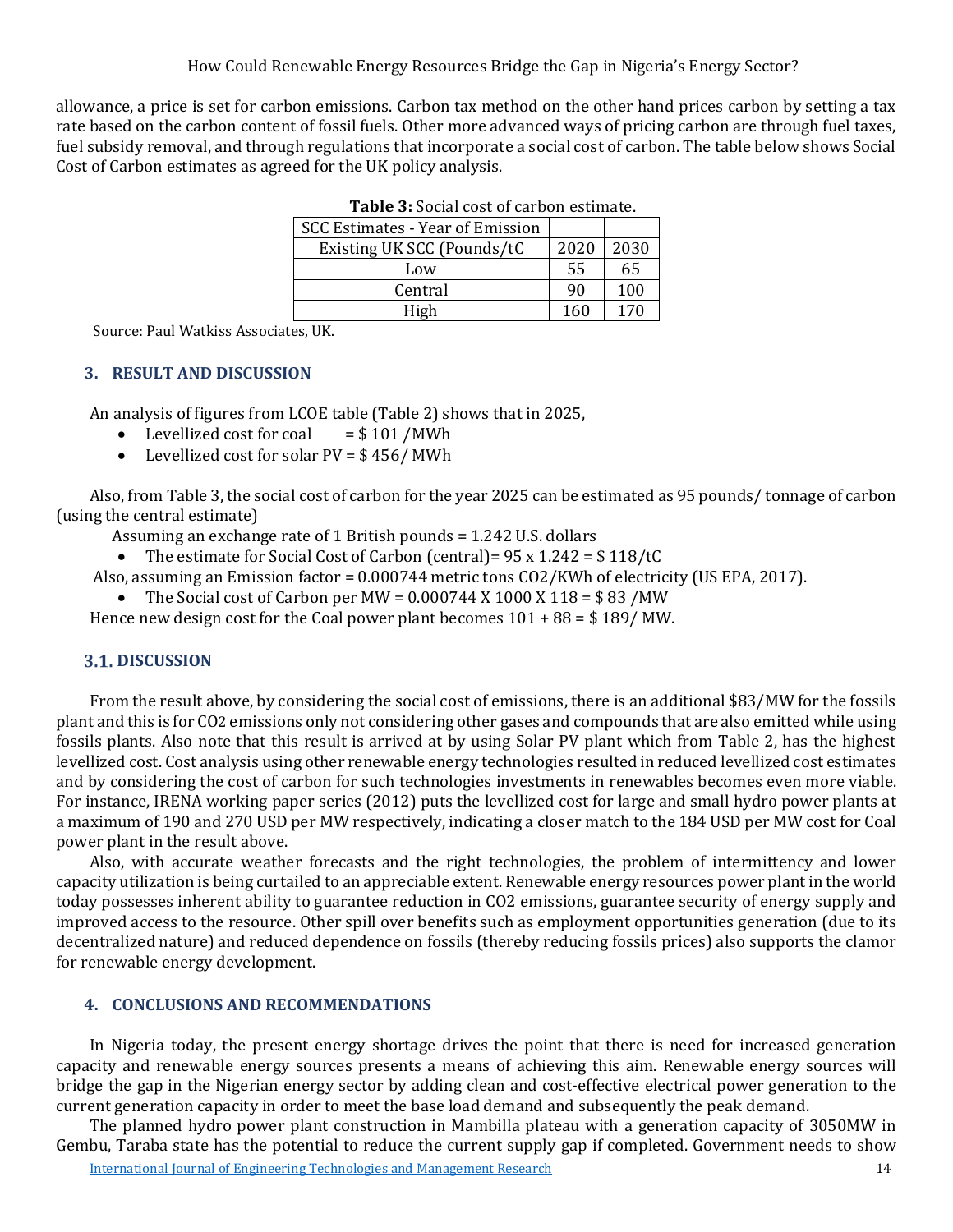#### Gift Nwabueze

more commitment in enhancing the power generation capacity by embarking on more time bound renewable energy projects. These projects, backed up by well thought out regulatory policies would serve as framework to all players in the sector. This will also boost the confidence of private investors. Creation of suitable and stable investment climate can also help to overcome any other kinds of barriers to developing renewable energy projects.

According to Gauss and Prelas (2011), over 145 countries have introduced regulations which include auctions, feed-in tariffs, net metering, public financing, subsidies and fiscal incentives and this has ensured more than 10 times growth of renewable energy projects globally. Furthermore, the introduction of Renewable energy master plan (REMP) is a very commendable step. REMP is a policy being implemented by Nigeria's Federal Ministry of Environment that aims to increase the contribution of renewable energy to account for 10% of Nigeria's total energy consumption by 2025 (IEA, 2014). However, there is the need for the will power to judiciously implement its provisions in order to achieve its purpose.

Finally, the Establishment of a 213 billion Nigeria Electricity market stabilization facility by Central Bank of Nigeria to provide operators in the power sector with soft loan to improve their capacity, can provide financial access to private individuals who can engage in small off-grid renewable energy development projects that can supply electricity to segmented demands such as schools, farms etc. These policies should be further encouraged and more budgetary allocations made from time to time in favor of renewable energy power generation projects to further close the power supply gap and meet global electricity supply standards.

#### **SOURCES OF FUNDING**

This research received no specific grant from any funding agency in the public, commercial, or not-for-profit sectors.

#### **CONFLICT OF INTEREST**

The author have declared that no competing interests exist.

## **ACKNOWLEDGMENT**

None.

## **REFERENCES**

- [1] CarbonBrief UK (2016) Online, Accessed; January 12, 2017 at www.nigeriaelectricityhub.com.<br>[2] Diji C (2013) "Electricity Production from Biomass in Nigeria: Options, Prospects and Chal
- [2] Diji C (2013) "Electricity Production from Biomass in Nigeria: Options, Prospects and Challenges", Paper presented to International Journal of Engineering and Applied Sciences, vol. 3, number 4.
- [3] Environmental Protection Agency (2017) "Greenhouse Gases Equivalencies Calculator Calculations and<br>References" (online) Accessed: 31/12/2017. at https://www.epa.gov/energy/greenhouse-gases-(online) Accessed; 31/12/2017, at https://www.epa.gov/energy/greenhouse-gasesequivalencies-calculator-calculations-and-references.
- [4] Frank Sensful; Mario Ragwitz; Massimo Genoese (2007), "The Merit Order effect: A detailed analysis of the price effect of renewable electricity generation on spot market prices in Germany", presented to Fraunhofer Institute for Systems and Innovation research, No S7/2007.
- [5] Geoffrey Heal (2009), "The Economics of Renewable Energy", NBER working paper series (15081), online, Accessed; 10/03/17 at www.nber.org/papers/w15081
- [6] Globe Power Services Limited (2016), "Solar Power" (online) Accessed; 31/01/2017 at http//nationalmirroronline.net.
- [7] Gosh, T. and Prelas, A. (2009) "Energy Resources and Systems", Springer Science + Business media, BV, Vol 1, e-ISBN: 978-90-481-2383-4.
- [8] Gosh, T. and Prelas, A. (2011) "Energy Resources and Systems", Springer Dordrecht Heidelberg London New York, BV, Vol 2, e-ISBN 978-94-007-1402-1.
- [International Journal of Engineering Technologies and Management Research](https://www.granthaalayahpublication.org/ijetmr-ojms/index.php/ijetmr) 15 [9] International Energy Agency (2014) Online, Accessed; 15/02/2017 at https://www.iea.org/policiesandmeasures/pams/nigeria/